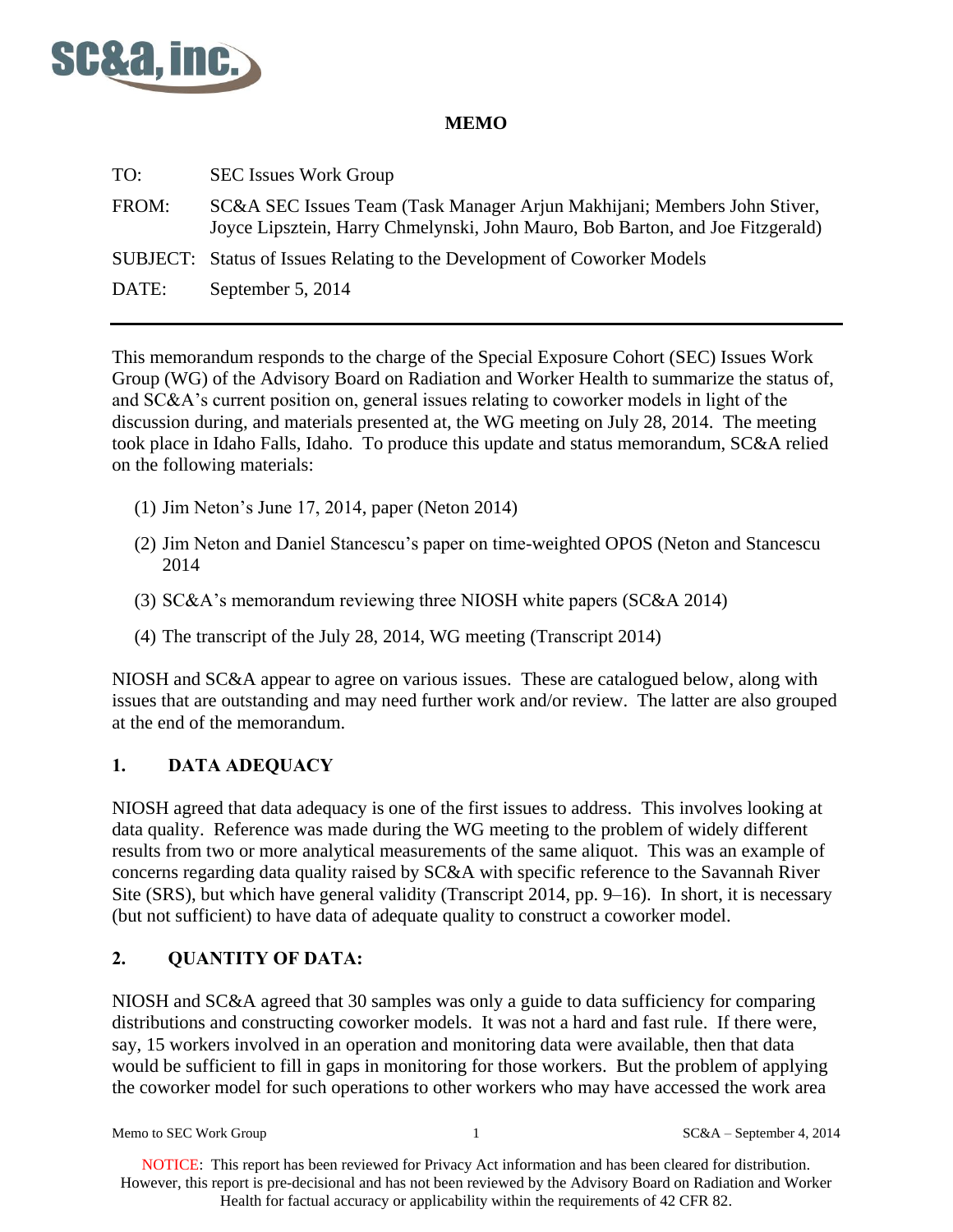intermittently would still remain; it is a complex one. On the other hand, some of SC&A's analysis for SRS has shown that total samples much greater than 30 may not be enough for reliable comparison of distributions when the geometric means were very large (Transcript 2014, pp. 16–20). SC&A and NIOSH agree that it is important to consider the geometric standard deviation (GSD) as well as the geometric mean when considering whether the number of data points is adequate (Transcript 2014, p. 62).

### **3. WHO WAS MONITORED AND THE MONITORING PROTOCOL<sup>1</sup>**

NIOSH and SC&A agreed that (1) it was important to characterize who was monitored and their exposure potential, and (2) there were different monitoring protocols at various sites or for different groups of workers at different times. One protocol is when the routinely monitored group is representative of all workers. A second would be when the group with routine monitoring is representative of the highest exposed group. That has to be analyzed and demonstrated. For instance, it cannot be assumed that just because a group was not monitored that the workers in it had no or low exposure potential.<sup>2</sup> A third type of monitoring was incidentbased monitoring. It was agreed that it was important to maintain the distinctions between these types of monitoring protocols when comparing groups or constructing coworker models. It is especially important to distinguish between routine and incident-based monitoring *protocols*, though it was recognized that the routine monitoring would also include incident-related monitoring. Nevada Test Site (NTS) monitoring was discussed at some length. Rad Tech workers were monitored on a routine basis. Test site workers were monitored when there were tests, and these could be considered similar to incidents. It was agreed that one could not assume that workers with routine monitoring were among those with the highest exposure potential. That needs to be demonstrated:

*MR. BARTON: I think that was really SC&A's main comment about this section was that we agree, for a coworker model to be valid, we sort of have to fit it into one these two –*

*DR. NETON: Right.*

*MR. BARTON: -- categories. And we just want to make sure, maybe just a little*  word tweaking would take care of it, that it was never assumed, a priori, that *that's the case. But you have to sort of demonstrate it somehow.*

*DR. NETON: Yes, yes. I agree. And, you know, we've gone, lately it's been more of a standard mode of operation to go back and look at the procedures, and at Savannah River in particular, and say here're the sheets, the checklists that say who has to be on a monitoring program.*

 $\overline{a}$ 

<sup>&</sup>lt;sup>1</sup> Refer to Transcript 2014, pp. 67–80 for details on the discussion on this topic during the July 28, 2014, WG meeting.

<sup>&</sup>lt;sup>2</sup> "Dr. Neton: ....The question then is did they really need it? Then we have to get into that analysis. Because, just because they didn't have it doesn't mean it wasn't needed." (Transcript 2014, p. 73.)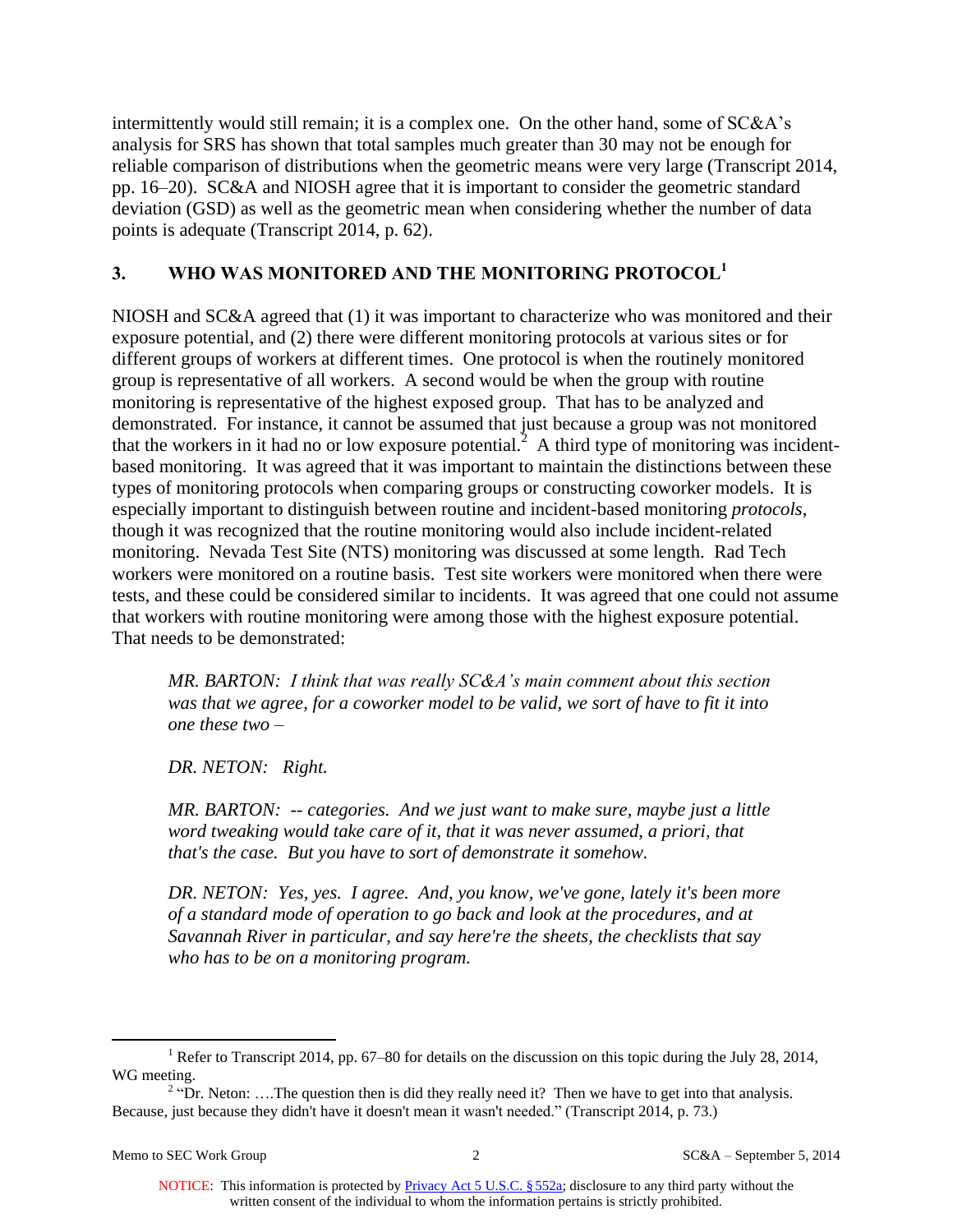*And then not only is that sufficient in itself, but you've got to go back and say did they really take those samples.*

*MR. BARTON: Yes, did they do it?*

*DR. NETON: And once you can make that case, then you're pretty far along saying I think we've got a fairly good situation.* [Transcript 2014, pp. 78–79]

NIOSH appeared to agree that an exposure control program may not be sufficient for constructing a coworker model, notably in the early decades before the Department of Energy (DOE) promulgated 10 CFR 835 [in the 1990s] (Transcript 2014, pp. 73–77). It is also important to establish whether the monitored and unmonitored populations were part of the same exposure group or alternately that the "data reasonably represents the [unmonitored] workers" (Transcript 2014, pp. 96–97). Note: SC&A interprets the phrase "reasonably represents" to mean that the exposure potential of the monitored group adequately bounds the exposure potential of the unmonitored group. (See also the next item below.)

### **4. APPLICABILITY OF AVAILABLE DATA TO UNMONITORED WORKERS**

SC&A has maintained that the applicability of available monitoring data to unmonitored workers needs to be established. SC&A agrees with the way in which the issue is characterized in Neton 2014:

*The appropriateness of the application of the monitored population's data to those workers who were unmonitored should be evaluated. It is important to establish the exposure types and work activities of the unmonitored workers. A review of the job types and categories of the unmonitored workers should be conducted to determine if there are special exposure categories that might not be covered by the monitored population.*

*If the unmonitored population can be determined through a source term evaluation to have no potential for exposure, then it is not necessary to establish a coworker model. In this case, it might be sufficient to include ambient environmental dose in the dose reconstructions.* [Neton 2014, pp. 3–4]

# **5. NEED FOR STRATIFICATION**

SC&A and NIOSH agree that there might be identifiable strata of workers among the monitored workers who had higher exposure potential than others (Neton 2014, p. 5). It is necessary first to test whether an all-monitored worker model can be applied. NIOSH had proposed that the 95<sup>th</sup> percentile of the all-monitored worker distribution be applied in such cases. However, it must first be established that this is more claimant favorable than applying the full distribution of the stratified data subset:

*As described above, workers with a higher potential for exposure would be considered to have been exposed at the 95th percentile of the general worker* 

Memo to SEC Work Group 3 3 SC&A – September 5, 2014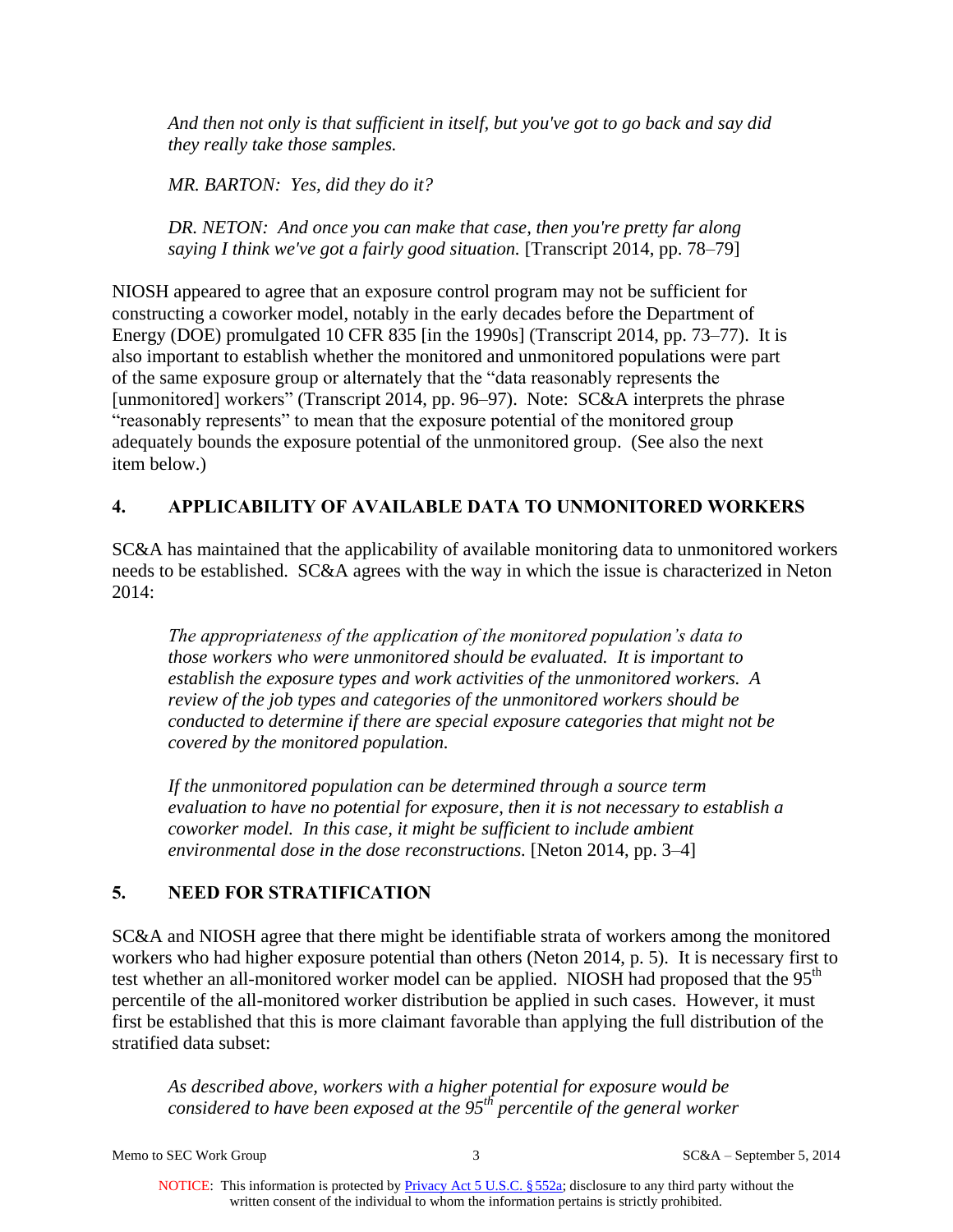*distribution. Thus, the geometric mean and standard deviation of the stratified subset should be compared to the 95th percentile of the general distribution. If it can be shown that the use of the full distribution in the stratified subset is more favorable than using the 95th percentile of the general distribution, the full distribution of the stratified subset should be used for those workers that fall into this category.* [Neton 2014, p. 5] [Emphasis added]

In other words, when exposure potential exists, it is essential to consider whether stratification is needed or whether an all-monitored worker model can be used for unmonitored workers belonging to a certain group, as for instance, construction workers (Transcript pp. 112–113). The issue of how the question of strata might be approached when adequate job classification data are not available has not yet been resolved (Transcript 2014, pp. 106–109).

NIOSH has not yet demonstrated the workability of the method of comparing a stratified dataset with a constant of the whole dataset:

*NIOSH is working on the feasibility of such an evaluation and hopes to provide input on how this might be accomplished in the near future. Reliance on the probability of causation (PC) to make such a determination, although somewhat complicated, seems doable. If a predictable relationship between the PC generated for the full distribution and the use of the 95th percentile as a constant for the general distribution can be established, one might be able to establish a truly practically significant difference. Preliminary results seem to indicate that PC outcome associated with the full distribution can be generated by using a constant value that is around the 84th percentile. If this were true, then it would make sense to stratify distributions only if the ~84th percentile of the full distribution of the stratified dataset is larger than the 95th percentile of the general distribution of all monitored workers.* [Neton 2014, p. 5]

SC&A believes that the proposal of establishing a general method by comparing the probabilities of causation that result from the application of the two datasets in the manner proposed could, in principle, provide a general method. However, in practice it is likely to be very difficult, perhaps impossible, to actually make valid comparisons much less establish a general result, which is the presumed goal. Based on the data SC&A has reviewed so far, most importantly at SRS where job classification data exist, there is insufficient basis to make comparisons in the datasets we have looked at where comparisons between all-monitored workers and construction workers have been attempted. For one thing, the monitoring protocols are different. And NIOSH has indicated that SRS is a best case when it comes to the availability of job classification data (Transcript 2014, p. 114). SC&A would recommend that NIOSH cite some specific cases where comparisons of stratified datasets with all-monitored-worker datasets are feasible in principle. These would have to meet the criteria of data adequacy (quality and quantity), representativeness, and monitoring protocol (i.e., the two groups should have the same monitoring protocol).

Memo to SEC Work Group 1 According to SC&A – September 5, 2014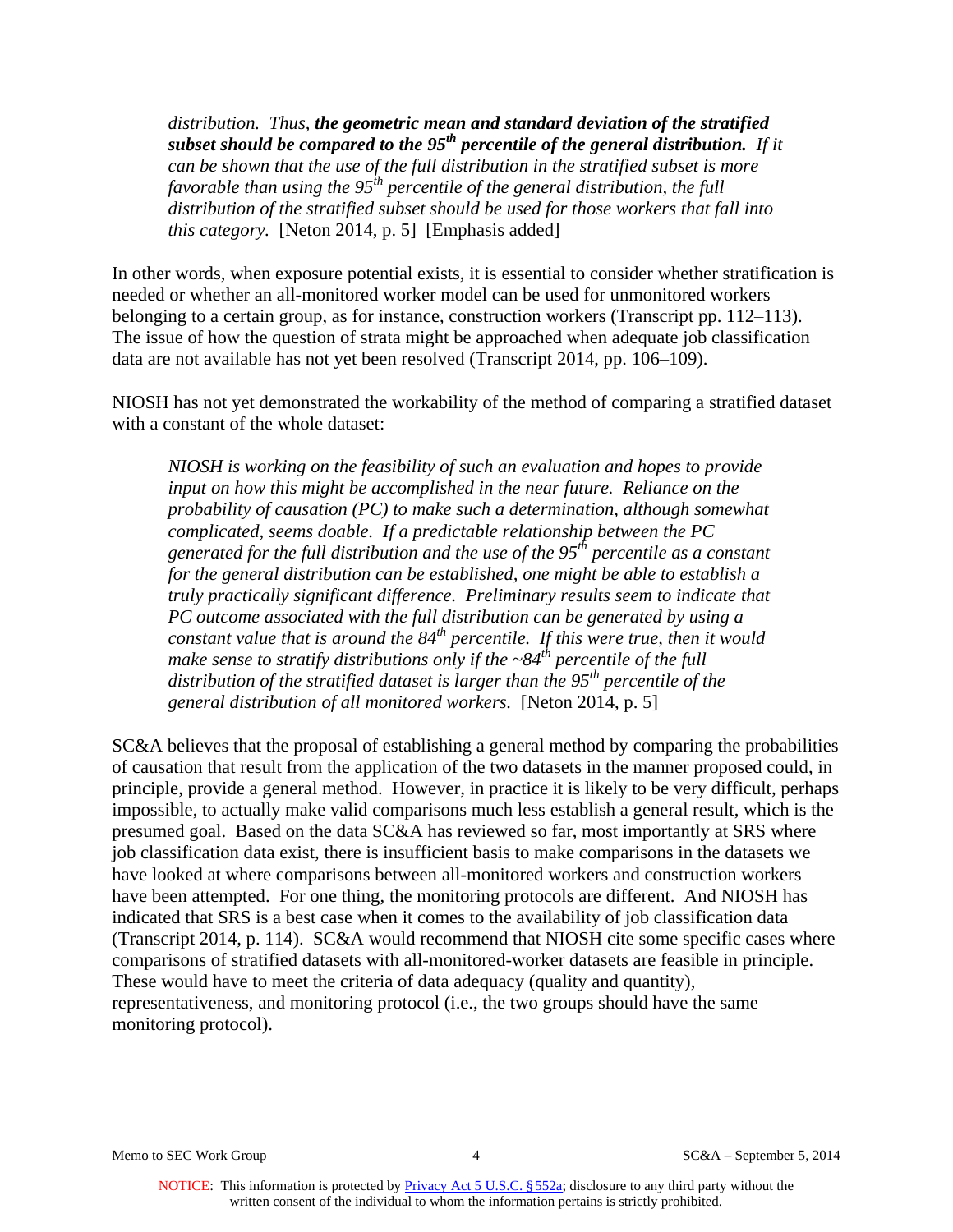### **6. INCIDENT-BASED MONITORING**

NIOSH and SC&A agree that one should only compare distributions with the same monitoring protocol. Strata formed by incident-based data should be looked at on a case-by-case basis before building a coworker model. It is not possible to say a priori whether such a dataset can be used to build a coworker model (SC&A 2014; Neton 2014, p. 3; and Transcript 2014, p. 121 and pp. 81–90).

# **7. ONE PERSON ONE STATISTIC (OPOS)**

NIOSH and SC&A agree that the original One Person-One Sample (OPOS) method does not consider the time distribution of the exposures. There are still some outstanding issues in regard to OPOS. NIOSH has proposed that a time-weighted approach could be used in place of the earlier averaging of all bioassay sample results in a given time period. SC&A agreed that this method is an improvement over the prior one; in SC&A's analysis, the method of time-weighting is important. It is also very important for the time-weighting to be the product of the sample measurement with the number of days between that measurement and the *prior* sample. SC&A calls this the "pre-weighted" procedure (SC&A 2014).

The pre-weighted approach will give a reasonable approximation of the intakes, either routine or incident-related.

SC&A agrees with Dr. Neton that in reality, in the pre-weighted approach, we are integrating the bioassay results for a worker for a determined time period. For urine bioassay monitoring, this integration can be illustrated as a collection of all the urine excreted by a worker in a specific period of time in a bucket. The average excretion rate is just the division of all urine collected during the specific time period by the time period. As the worker did not collect all his excretions, the time pre-weighted approach assigns the same bioassay result for each day that elapsed since the previous result. This is the same as assigning to each bioassay result a weight equal to the number of days that elapsed since the previous result. *Hence the correct use of the time-weighted approach is to use pre-weighting.* NIOSH appears ready to accept this approach as noted by Dr. Neton during the July 28, 2014, WG meeting:

*SC&A has suggested, and there's some basis for this, that you should integrate going backwards because the bioassay point is actually a measure of what happened before it not after it* [Transcript 2014, p. 197]

And

*I'm not against going backwards, you know, backwards integration. That doesn't bother me. I mean, I'm totally willing to accept that* [Transcript 2014, p. 207].

The pre-weighted approach may be justified as an unbiased method to estimate the intake. When the time of intake is not known and it is necessary to estimate an intake from a measurement made at the end of a monitoring interval, the ICRP suggests it should be assumed that the intake occurred in the middle of the monitoring interval. Some authors, however, suggest that the ICRP

Memo to SEC Work Group 5 SC&A – September 5, 2014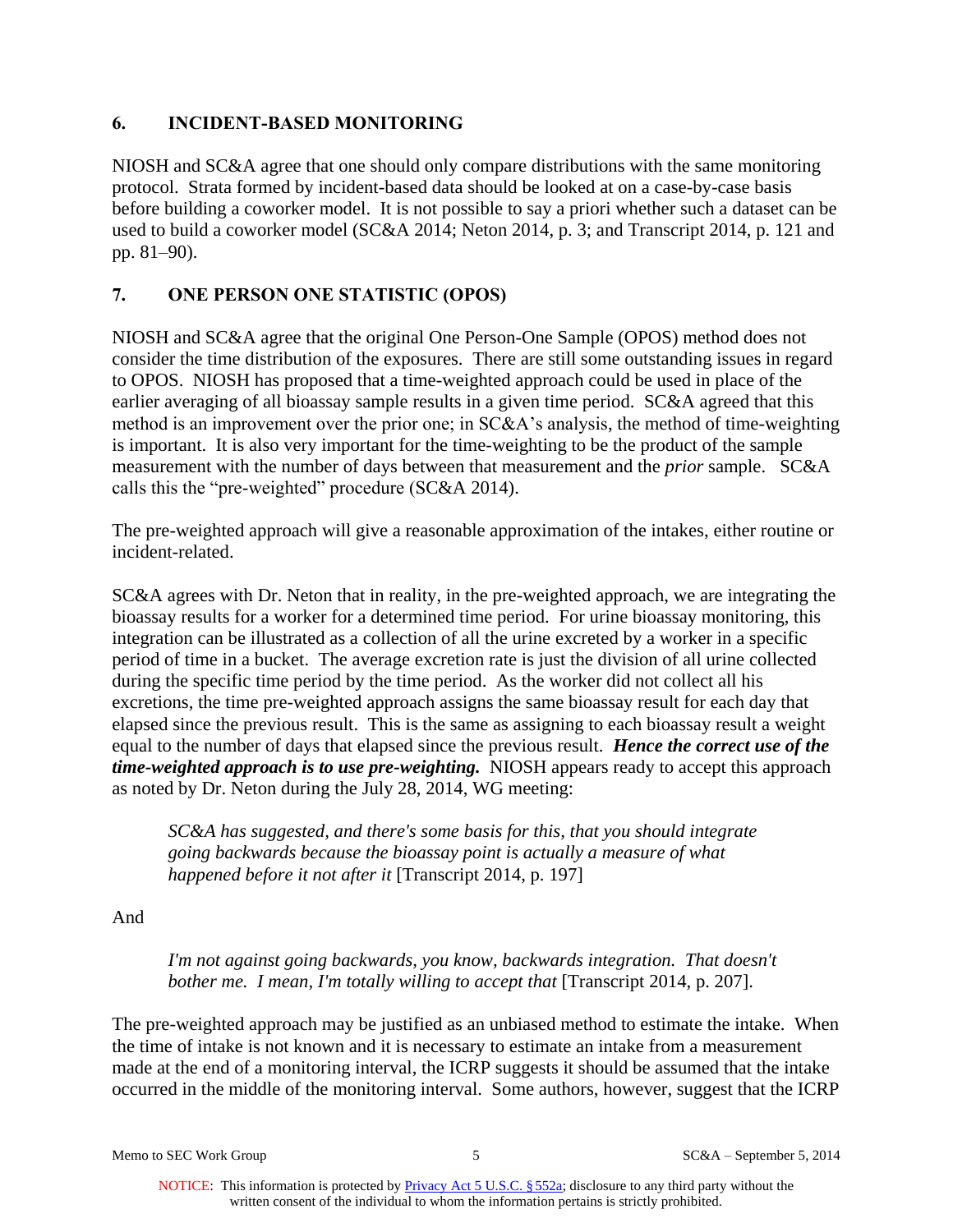method is biased and the best unbiased estimate of the intake should be calculated assuming a chronic intake throughout the monitoring interval (Puncher et al. 2006). For example, if a monitoring result shows a high activity *A* excreted in urine on date "t2", characteristic of an incident, and the date of the intake is not known, the assignment of a continuous intake between the last monitoring result (on date "t1") and the date "t2" may be accepted as an unbiased method to estimate of the intake (Puncher et al. 2006). The assignment of a continuous activity excretion rate equal to *A* to the whole period of time t1 to t2 is thus reasonable for characterizing incidents, and more claimant favorable than the unbiased approach suggested by Puncher et al. 2006. For routine continuous excretion rates higher than the MDA, characteristic of chronic exposures, the integrated urine total excretion is also a reasonable representation of the excretion. NIOSH has been applying this methodology for many years in all coworker models. In this case, the assignment of the constant activity obtained at the end of the monitoring interval to every day during the entire interval since the last sample is claimant favorable. It is very important to note that the pre-weighted approach is the correct one, since it reflects the past exposures that are represented by the activity result from the monitoring sample.

SC&A still has some concerns around the use of zero and negative bioassay results; NIOSH has stated they are considering what approach they might adopt to deal with that (Transcript 2014, p. 214). SC&A notes that if we think of the time-weighted approach as representative of the total urine excreted by a worker during a time period, which is a function of the intakes during that period, negative bioassay results should not be used, as the minimum intake is zero or background.

SC&A would prefer time-weighting over shorter periods, such as a quarter, rather than a full year; NIOSH indicated that it is open to considering that (Transcript 2014, p. 212) and would adopt a quarterly averaging where the data are available (Transcript 2014, p. 221). In cases where there are specific and identifiable processes for defined periods of time, it would be preferable for the time-averaging to take place over the time of the operation, rather than a more arbitrary calendar quarter or calendar year. For instance, if a specific process operated from July 1967 to June 1968, SC&A would recommend averaging over the period of that specific process.

SC&A has some remaining concerns regarding OPOS, but recognizes that there are also deficiencies in the pooled-data approach. Our initial review of the "pre-weighted" OPOS approach indicates that it is worth establishing with sufficient example calculations with actual worker data how well the approach approximates intakes and whether it is systematically claimant favorable.

In addition, SC&A suggests that the 'pre-weighted OPOS' approach be tested using a sufficient random sample of real worker data to determine the extent to which the method approximates real 'best-estimate' intake values on an annual or other applicable basis. The purpose of such an analysis would be to determine:

• The accuracy and consistency with which a pre-weighted OPOS value reflects real worker intakes and exposure potential in a given analysis period

Memo to SEC Work Group 6 SC&A – September 5, 2014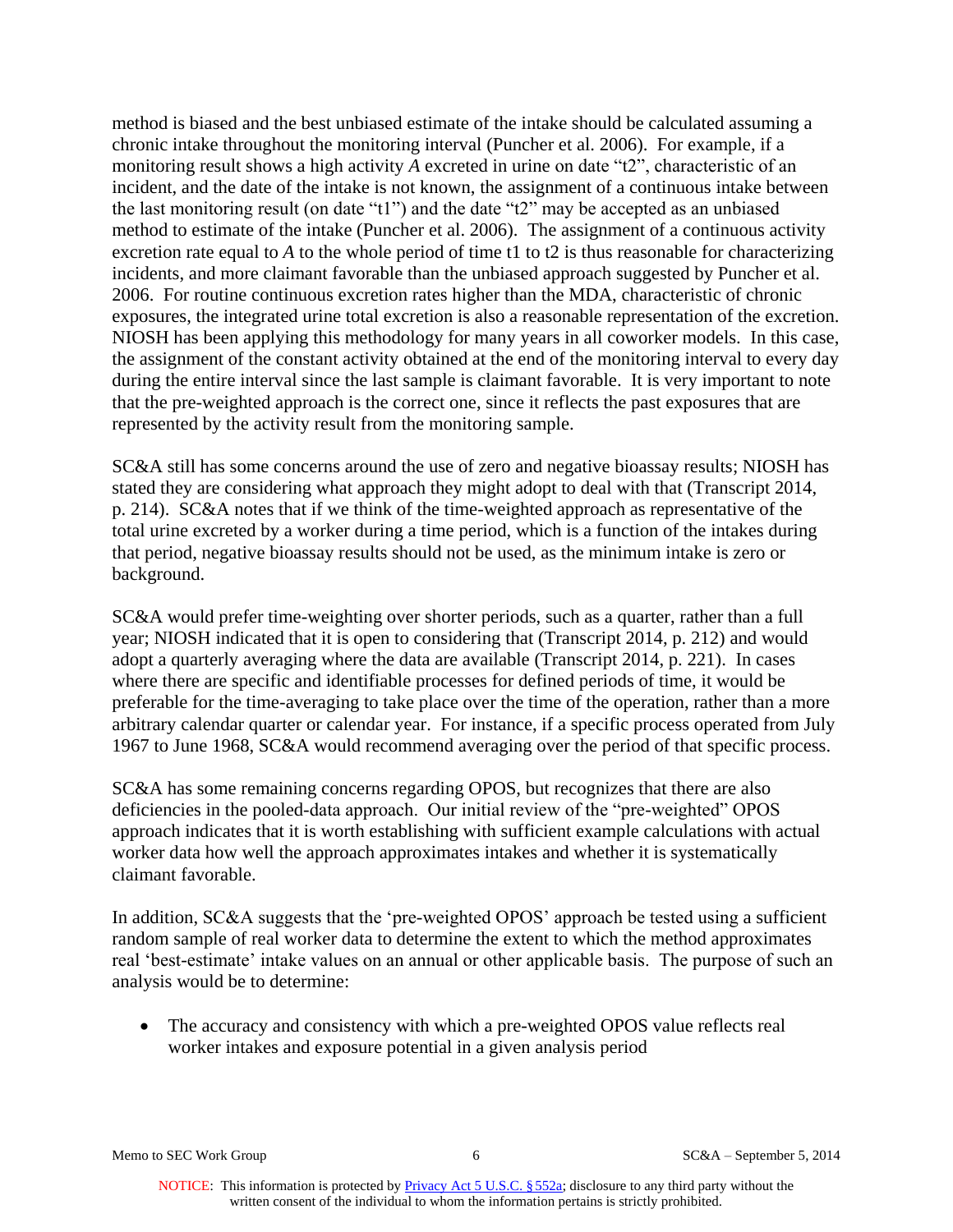To what extent pre-weighted OPOS values might consistently underestimate or overestimate the workers' real intake potential

In this context, the Advisory Board, NIOSH, and SC&A can make a more informed judgment as to the scientific accuracy and claimant favorability of the proposed coworker model approach.

SC&A notes in this context that all prior necessary conditions should have been met prior to the use of any method, including OPOS, for comparing data distributions or constructing coworker models. Specifically, the data must be of adequate quality, sufficient data must be available, and the monitoring protocols of the two groups being compared should be the same.

### **8. CONCLUSIONS AND RECOMMENDATIONS**

- (1) A confirmation from NIOSH of the above points of agreement as noted by SC&A in this memorandum is desirable.
- (2) In SC&A's view, the comparison of the  $95<sup>th</sup>$  percentile of all-monitored workers to the full distribution of a stratum of workers in order to derive a general conclusion would be very difficult. SC&A recommends that the WG ask NIOSH to specify the all-monitored worker datasets and the stratified data subsets they would use to show the feasibility of the approach. (See Section 6 above.)
- (3) SC&A concludes that the time-weighted OPOS approach appears more promising than the un-weighted approach. However, the time-weighting *must be pre-weighted*, as described in SC&A 2014. SC&A's initial review of the "pre-weighted" OPOS approach indicates that it is worth establishing with sufficient example calculations with actual worker data how well the approach approximates intakes and whether it is systematically claimant favorable. In addition, SC&A suggests that the 'pre-weighted OPOS' approach be tested using a sufficient random sample of real worker data to determine the extent to which the method approximates real 'best-estimate' intake values on an annual or other applicable basis.
- (4) SC&A reiterates that negative bioassay results should not be used.

### **REFERENCES**

Neton, J.W., 2014. *Draft Criteria for the Evaluation and Use of Internal Exposure Coworker Datasets*, June 17, 2014.

Neton, J.W., and D. Stancescu, 2014. *NIOSH's Reconsideration of the Application of the OPOS Methodology: Allowance for Time-Weighted Averaging*, June 16, 2014.

Puncher, M., J.W. Marsh and A. Birchall, 2006. "Obtaining an Unbiased Estimate of Intake in Routine Monitoring when the Time of Intake Is Unknown," *Radiation Protection Dosimetry*, Advance Publication Copy, 2006.

Memo to SEC Work Group 7 3 SC&A – September 5, 2014